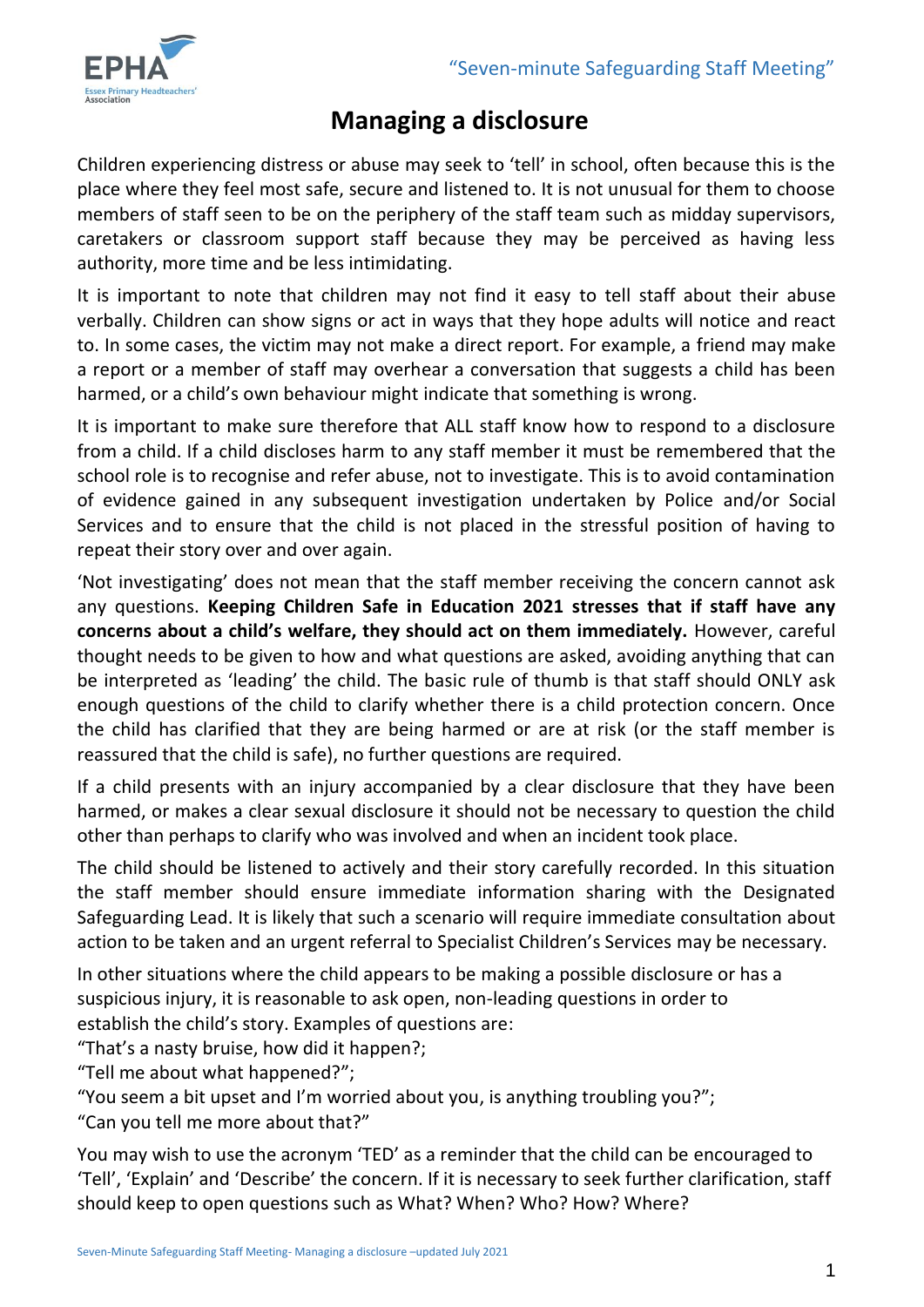

It is important to remember that questions should only be asked to help clarify whether the child is at risk of harm. Once clarification is achieved, no further questions should be asked. Sometimes children choose to disclose concerns through a third party such as a friend 'telling' on their behalf, or indirectly e.g. sounding out information and reaction by asking 'what if my friend.......?' If such concerns arise they should be taken equally seriously and be followed up with the DSL in the same manner as a direct disclosure.

Children may also seek to disclose and share their experiences through drawings, writing and play. If concerns arise, it is appropriate to talk further with the child to allow wider discussion and clarification. This might involve inviting the child to "tell me more about what is happening in your picture/ story / game".

# **So, what do I do as a member of staff if a child asks to talk to me about a problem?**

- Do not promise them confidentiality
- Reassure them that they are being taken seriously and that they will be supported and kept safe
- Listen to the pupil
- Write down the initial details of the disclosure on the Concern Form in the words used by the pupil
- Do not say words for them, however embarrassed they are to say them
- Do not get them to give too much detail but sufficient to make you concerned about the nature for their disclosure.
- Immediately after the conversation, give the Concern Form to ……………………………………………
- Never leave any situation for a few days to allow you or the child to 'think about it' the child could be at risk. Act immediately.

# **How do I prepare for the meeting?**

Collect a disclosure/concern form from ……………………………

# **Where do we hold the meeting?**

If a child asks to talk to you about something personal, make sure of the following:

- Go somewhere quiet but make sure there are people near to the room you are in. Ideally, two members of staff should attend the meeting, but this may not be possible.
- Do not shut the door make sure it stays open.

# **How do I conduct the meeting?**

- Listen to the child let them do the talking and try not to say things for them.
- DO NOT PROMISE that you will not tell anyone else even if it means the child may stop talking to you. Explain that it is very likely that it will be in their best interests to seek advice and guidance for others in order to support them.
- After the child has told you the problem, try to record the exact words used by the pupil when disclosing to you and complete the Concern Form.

# **How much detail do they need to give me?**

- Just enough to support your concerns that they have a serious issue/are at risk.
- The notes should not reflect the personal opinion of the note taker. Schools and colleges should be aware that notes of such reports could become part of a statutory assessment by children's social care and/or part of a criminal investigation.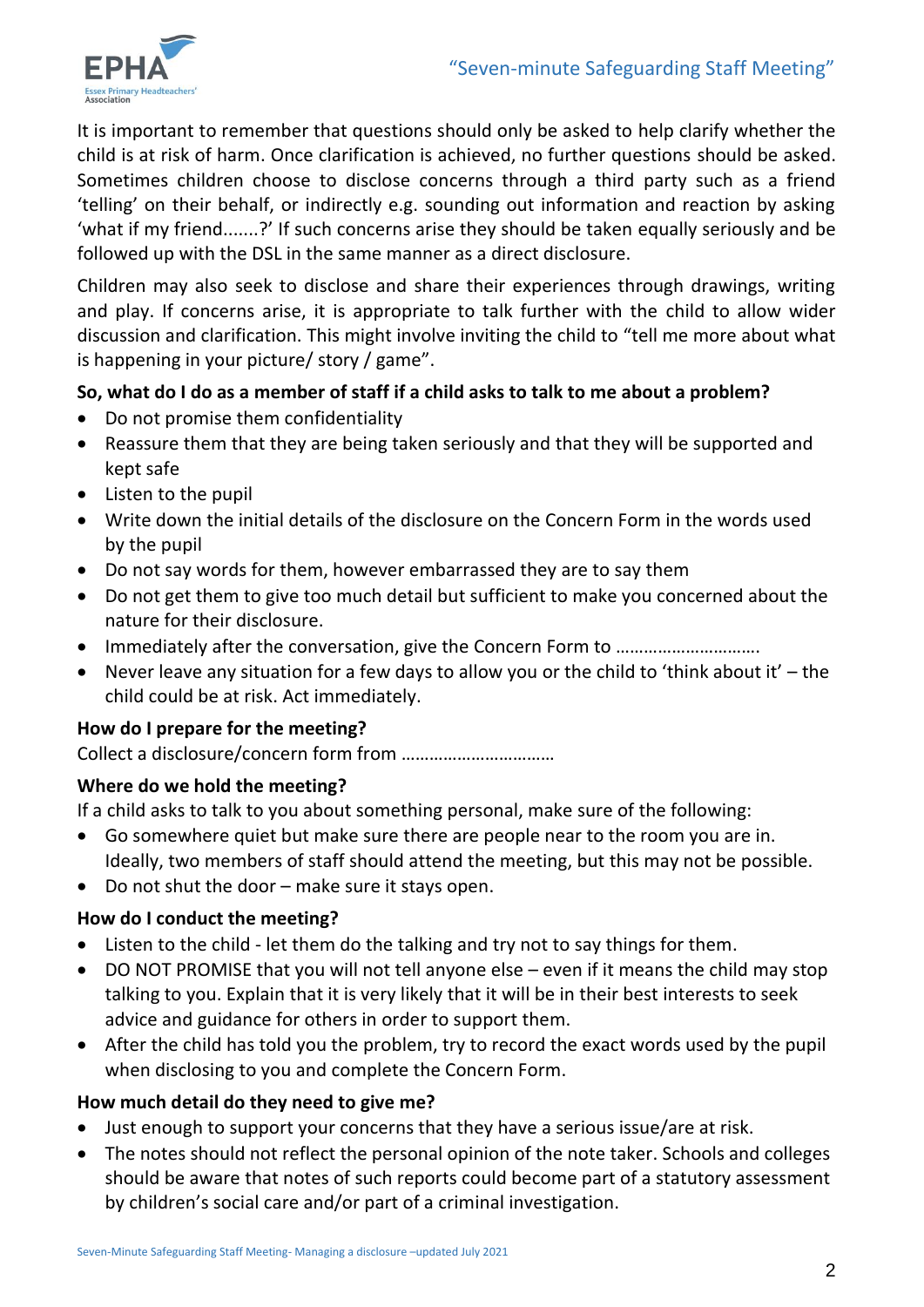

- Save any drawings and artwork. This information may needs to be shared with Children's Social Services and the police.
- Just make sure you have the basic facts that caused your concern in the first place to complete the Concern Form.

#### **Writing the report**

Effective safeguarding practice includes considering the best way to make a record of the report. Best practice is to wait until the end of the report and immediately write up a thorough summary. This allows the staff member to devote their full attention to the child and to listen to what they are saying. It may be appropriate to make notes, especially if a second member of staff is present. However, if making notes, staff should be conscious of the need to remain engaged with the child and not appear distracted by the note taking. Either way, it is essential a written record is made.

#### **Record keeping**

All concerns, discussions and decisions made, and the reasons for those decisions, should be recorded in writing. Information should be kept confidential and stored securely. It is good practice to keep concerns and referrals in a separate child protection file for each child. Records should include:

- a clear and comprehensive summary of the concern;
- details of how the concern was followed up and resolved;
- a note of any action taken, decisions reached and the outcome.

If in doubt about recording requirements, staff should discuss with the designated safeguarding lead (or deputy).

#### **Responding to a report of sexual violence or sexual harassment**

The 2021 version of the DfE document, Sexual Violence and Sexual Harassment between children in schools and colleges, gives useful guidance on responding to this type of disclosure including managing the initial response, considering confidentiality and anonymity, risk assessment and follow up action (pages 25 – 30). Addressing inappropriate behaviour (even if it appears to be relatively innocuous) can be an important intervention that helps prevent problematic, abusive and/or violent behaviour in the future. A victim should never be given the impression that they are creating a problem by reporting sexual violence or sexual harassment. Nor should a victim ever be made to feel ashamed for making a report.

The school or college's initial response to a report from a child is incredibly important. How the school or college respond to a report can encourage or undermine the confidence of future victims of sexual violence and sexual harassment to report or come forward.

Abuse that occurs online or outside of the school or college should not be downplayed and should be treated equally seriously. The starting point regarding any report should always be that there is a zero-tolerance approach to sexual violence and sexual harassment and it is never acceptable and it will not be tolerated.

# **NOTE: Disclosures relating to allegations against colleagues and members of staff should be treated in the same way. This information must be passed immediately to the Headteacher who will ensure the appropriate procedures are followed.**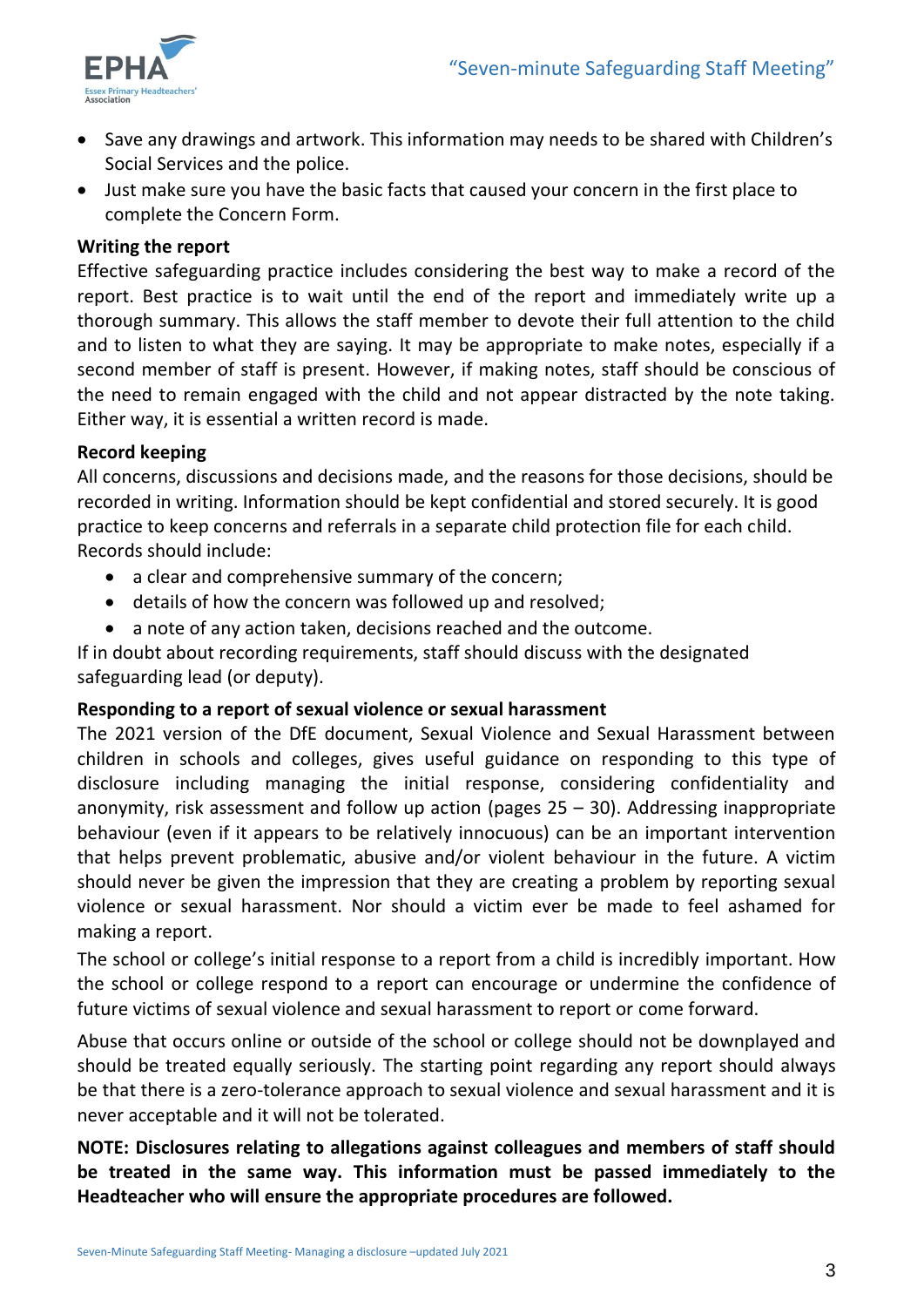

# **Allowing Children to Talk**

# *Helpful ideas*

- Take what you are being told seriously
- Listen carefully do not interrupt
- Acknowledge what you have been told
- Always accept what the child says, no matter how fanciful it may appear to you –– let them know you believe them
- Remain calm
- Listen attentively and only ask open-ended questions. Avoid using leading questions, and remember: you are not investigating the allegation.
- Do not pressure the child/young person into telling you more than they want to.
- Encourage the child/young person to talk about their concerns, as this can be helpful in dealing with difficult experiences.
- Allow the child/young person to talk at their own pace, and use their own language
- Reassure tell them they have done the right thing to report their concerns and that they will be taken seriously and kept safe
- Tell them you will have to pass the information on and who you will be telling and why
- You may wish to stop the interview if you think it is better handled by another person or staff member, or if it is too stressful for the child/young person
- Pass to the Designated Safeguarding Lead on the referral form

## *What to avoid*

- Do not investigate
- Do not look shocked or distasteful
- Do not probe
- Do not speculate
- Do not pass an opinion about the alleged perpetrator
- Do not make comments
- Do not promise to keep a secret
- Do not display disbelief
- Never delay getting help

## **I Think I Should Act Now** *What will stop me?*

- What if I'm wrong?
- I'm not very confident
- I don't know the child very well
- I've reported before and had a bad experience
- I don't know who to talk to
- $\bullet$  It's not my job
- Someone else will pass it on
- I will do it tomorrow
- $\bullet$  I haven't got the time
- It doesn't happen to families here